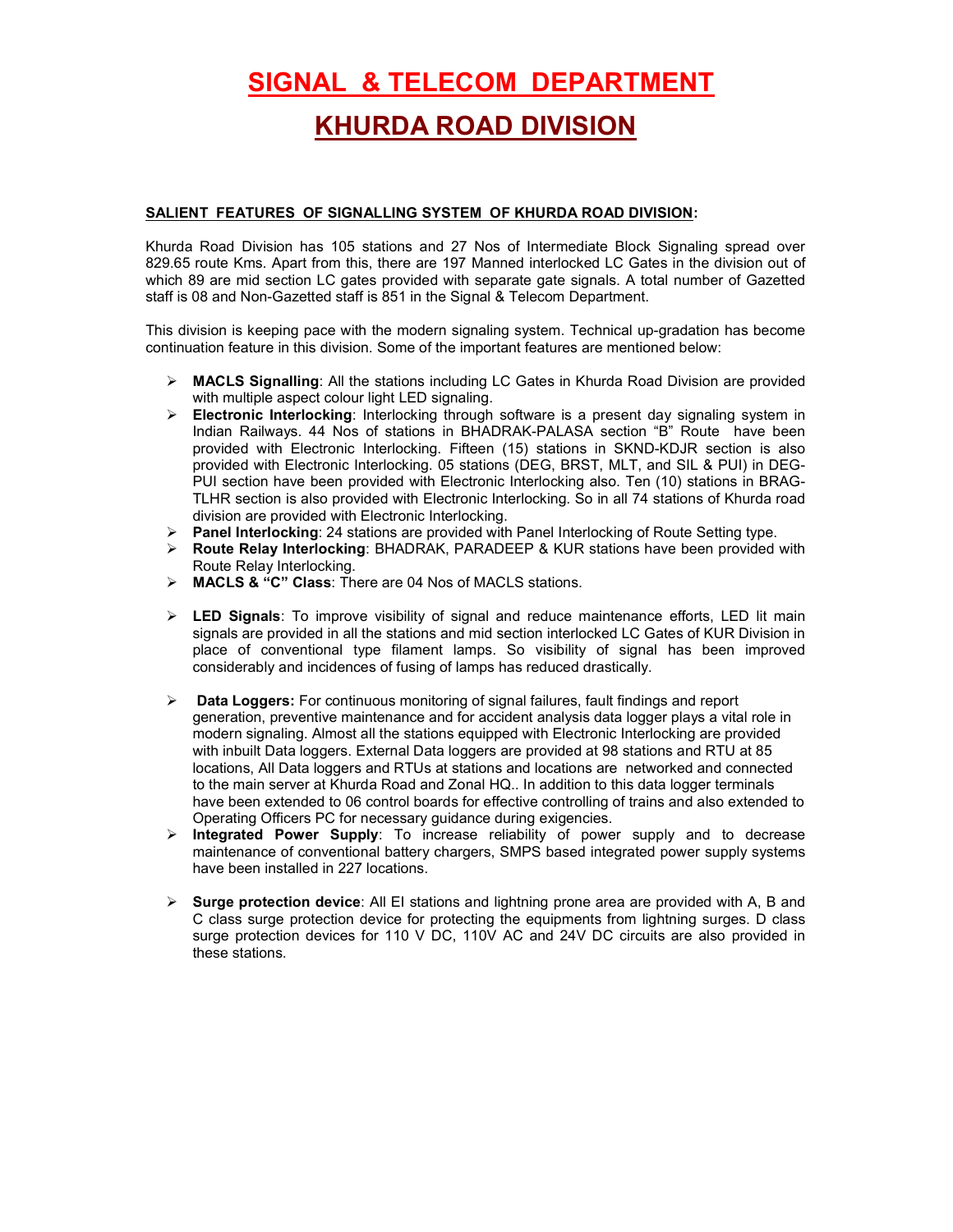- $\triangleright$  Maintenance free earth : Maintenance free earth available at all the 74 stations provided with Electronic Interlocking. These are provided to protect sophisticated EI equipments from high voltage surge.
- $\triangleright$  LVCD : For last vehicle checking device which proves complete arrival of the train at a station has been installed in Block sections and track circuits. Total 192 sections have been provided with SSDAC system. In addition to this 40 sections have been provided with HASSDAC. Apart from these 21 track circuits in girder bridge areas have been provided with HASSDAC in Automatic signaling section.

### Photo of High Availability Single Section Digital Axle Counter (HASSDAC) :



- $\triangleright$  Maintenance Improvement : For attending failure immediately and so as to avoid train detention and also for carrying man and materials to the work site, Pick up vans have been provided to 11 SSEs of the section/ In charges.
- $\triangleright$  New works : To cater the increasing traffic density a new station Bhubaneswar new (BBSN) has been commissioned with connectivity to BRAG and CHRD and automatic section between MCS-BBSN and BBSN-BRAG.
- $\triangleright$  Safety Works : To improve safety and more reliable train working following safety works are in progress in the division.
	- 1.Provision of IPS to be installed at mid section interlocked LC gates.
	- 2. Provision of replacement of LC Gates by electrical operated lifting barrier.
	- 3. Provision of manning of Un-manned LC Gates.
	- 4. Provision of approach warning system and voice logger at LC Gates.

5. GJTA station and MCS station have been commissioned with Electronic Interlocking with Dual VDU replacing old existing mechanical Lever frame cabin.

6. A new station named BBS NEW station has been commissioned between MCS and BRAG station with EI and another station named Nayagarh Road has been commissioned with PI on KUR-Bolangir line after BORD station.

7. GGTRONICS make both line LVCD have been provided from CLDR to SBTJ and from NANR to PRNR in IB and LVCD portion.

8. CTC station has been commissioned with Electronic Interlocking of Westrace make having Dual VDU and 243 routes with Grid separation.

- 9. NRG station has been commissioned with EI of Westrace make by replacing existing PI and has been provided with new IPS and Data logger.
- 10 .Air Conditioning has been installed at Relay room of 17 stations.
- 11. Approaching warning buzzer for individual direction trains for gate man has been provided in Interlocked gates between KUR-CTC Automatic Signaling system.
- 12. 60 Nos LC Gates have been provided with ELB.
- 13. Electronic Interlocking version has been changed from 7 to CC 3.20 at 36 Nos of stations.
- 14. 40 Sections have been provided with HASSDAC.

.